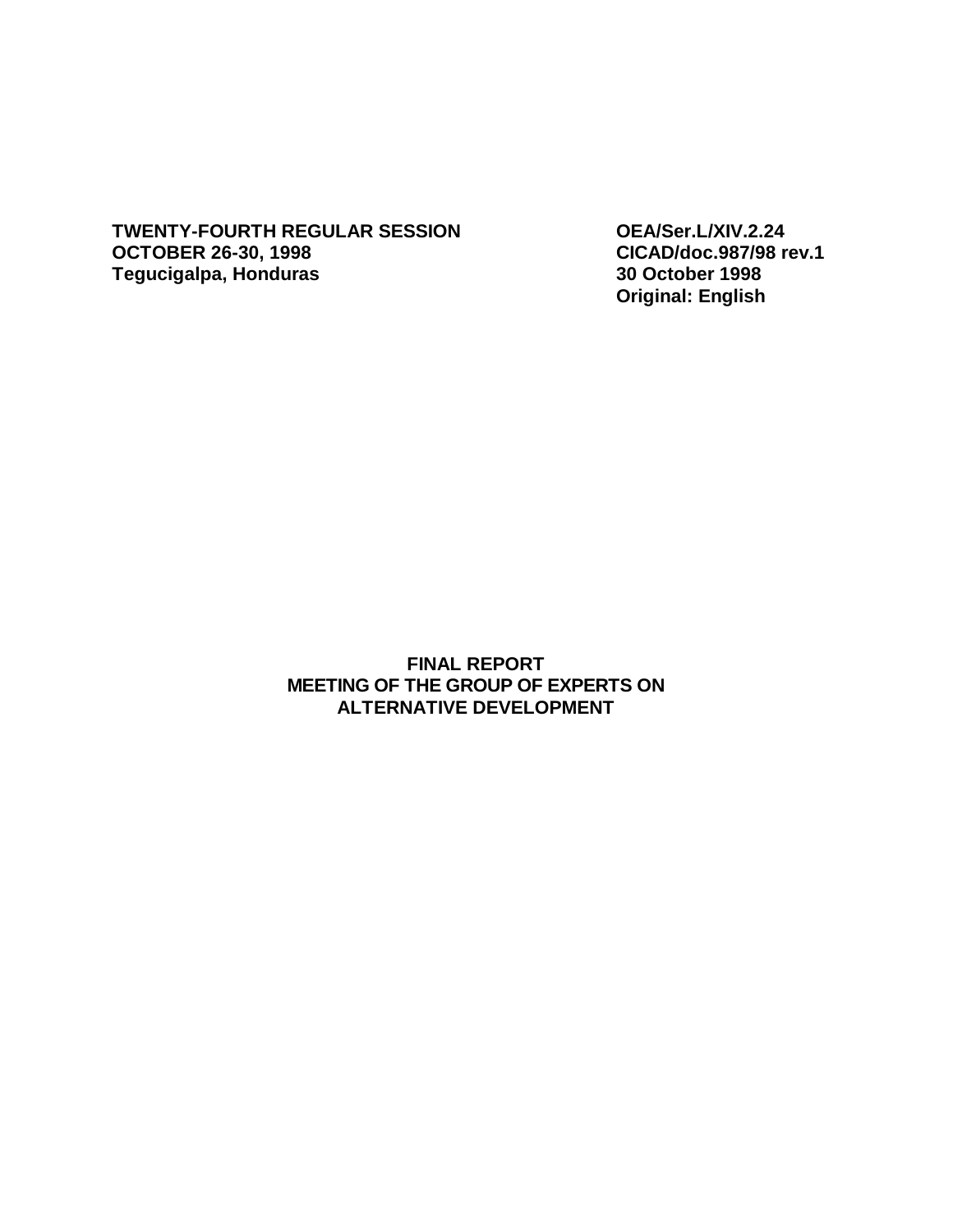MEETING OF THE GROUP OF EXPERTS OEA/Ser.L/XIV.4<br>
ON ALTERNATIVE DEVELOPMENT CICAD/DES/ALT/doc.22/98 rev.1 **ON** ALTERNATIVE DEVELOPMENT CICAD/DES/ALT/doc<br>
September 22-24, 1998 23 September 1998 **September 22-24, 1998 23 September 1998 Villa** de Leyva, Colombia

**FINAL REPORT**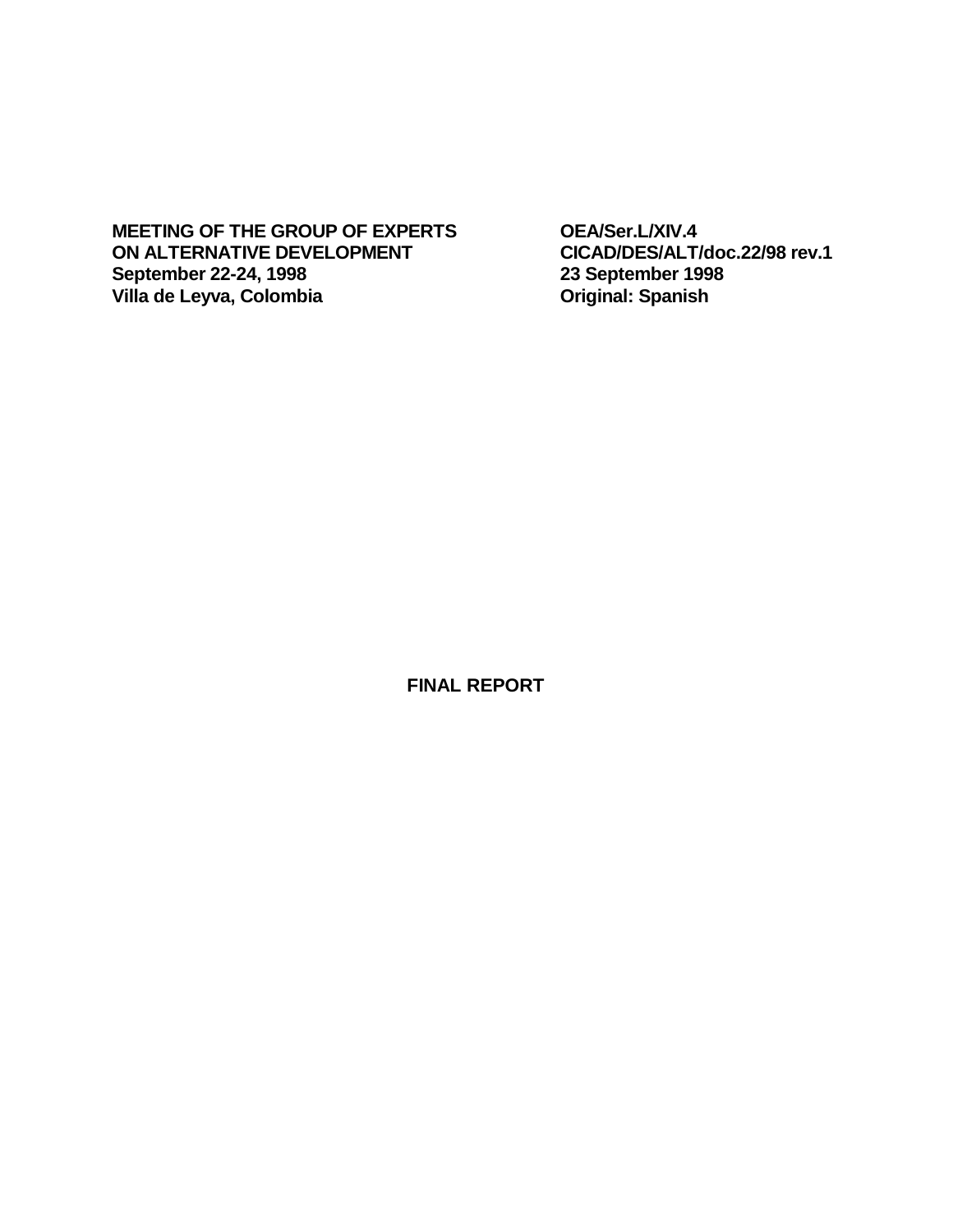## **I. BACKGROUND**

As agreed at the conclusion of the First Meeting of the Group of Experts on Alternative Development, held in February 1998, the Executive Secretariat convened a Second Meeting of the Group of Experts, which was held in Villa de Leyva, Colombia, in response to the Government of Colombia's offer to host the meeting.

## **II. OPENING SESSION, WORKING SESSIONS AND CLOSING SESSION**

 The opening session of the meeting took place on the morning of September 22, 1998 in the conference room of the Hotel El Duruelo in Villa de Leyva. Dr. Maria Ines Restrepo Canon, Director of the National Alternative Development Plan of Colombia-PLANTE, read a message from the President of the Republic, Dr. Andres Pastrana Arango, in which he stressed his government's decision to include alternative development as a comprehensive policy for solving the socioeconomic problems of the country's rural inhabitants involved in the production of illicit crops. He also underscored the importance of alternative development as a means for achieving peace.

 Dr. Maria Fernanda Campo, Deputy Minister of Foreign Relations of Colombia, welcomed the delegates and noted that the Group of Experts had become a major forum in the search for alternative development strategies. She stressed that closer cooperation among the countries of the region was essential, especially in terms of sharing experiences and information.

 Mr. Albert Hart, Deputy Executive Secretary of CICAD, thanked the Government of Colombia for hosting the meeting and emphasized what a crucial time it was for activities relating to alternative development as a result of the greater involvement of the member States, the donor community and, in the case of the American hemisphere, the Inter-American Development Bank.

The Group addressed all the items listed in the agenda of the meeting.

## **Institutional Evolution of policies on Alternative Development**

 Presentations by the Delegation of Colombia covering the following topics: operational models, formulation and implementation of projects, environmental considerations of alternative development projects, community development and participation, and awareness campaigns for the promotion of alternative development.

 Mr. Michael Maxey of the United States Agency for International Development described the programs his agency is conducting in Peru. After each presentation, the delegations had the opportunity to discuss and exchange ideas on the subjects mentioned earlier.

## **International Initiatives in Cooperation on Alternative Development**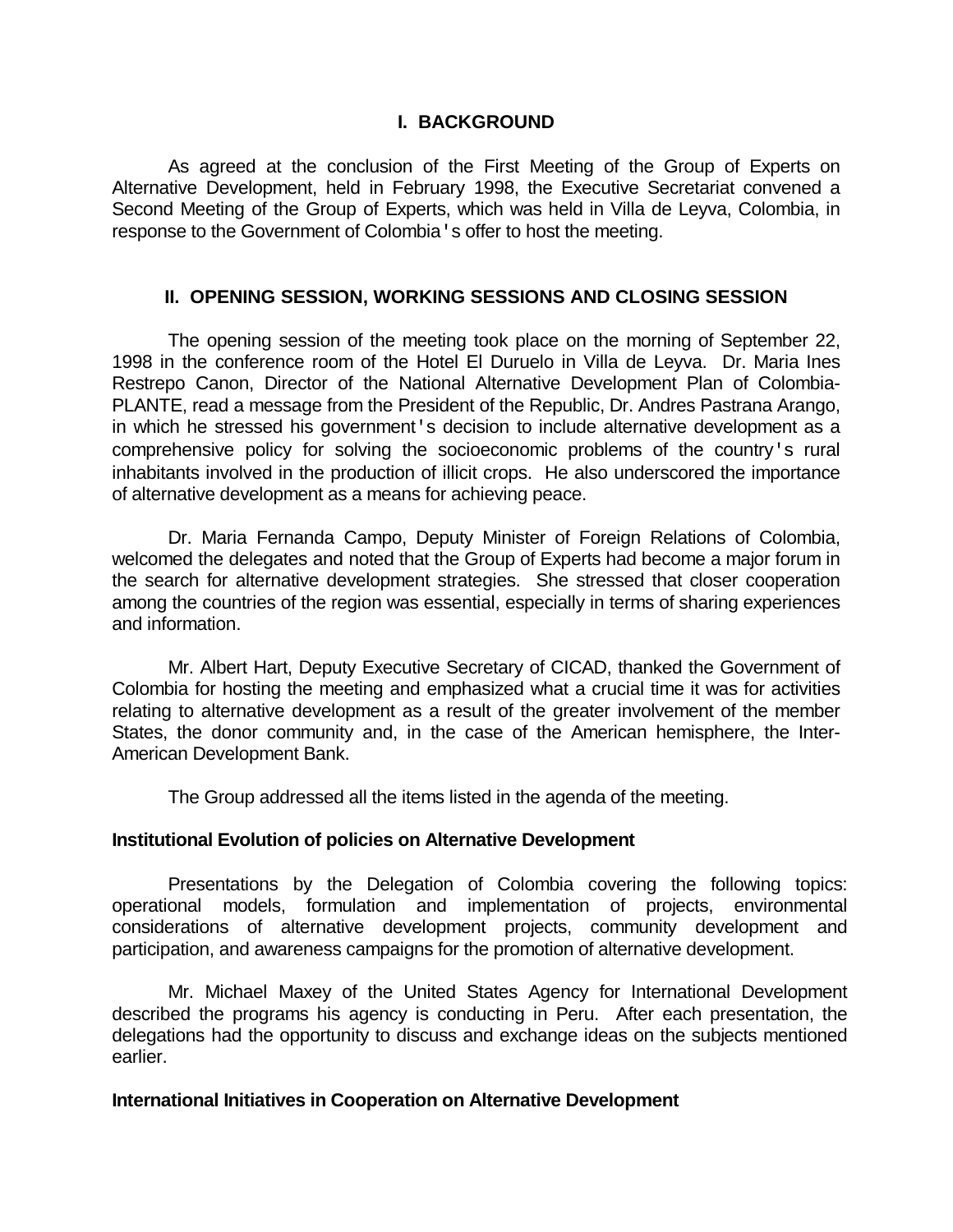Several delegations reported on their experience in the area of alternative development and international cooperation. The delegation of Bolivia made a presentation on the policies of its government in the field of alternative development. The delegation of Peru explained the work being done in preparation for the Consultative Group, which will meet in Brussels, Belgium, November 10 -11, 1998. The United States delegation reported on the Andean Trade Preference Act (ATPA) and the Caribbean Basin Initiative (CBI), and emphasized that the hemispheric nations should take greater advantage of the possibilities offered by that legislation. The delegations of Jamaica and Guatemala addressed the meeting to inform the Group of conditions in each of their countries.

## **CICAD Technical Assistance Projects**

 The Executive Secretariat made three presentations on projects carried out in the alternative development area. The first one focused on the area of market analysis, together with reference to studies made for the governments of Peru and Colombia; the second presentation covered the topic of crop diseases and a description of the Integrated Pest Management project (IPM) in Peru. The third presentation on economic development alternatives covered under the Generalized Land-use Evaluation and Management Tool (GLEAM), a pilot project being conducted in Peru. All the delegations expressed interest in having the same type of assistance available from the Executive Secretariat.

## **Training Courses for Alternative Development**

 As requested by the Group of Experts at its first meeting, the Inter-American Institute for Cooperation on Agriculture (IICA), Inter-American Hemispheric System on Agricultural Training (SIHCA) made a presentation on training courses. The CICAD/IICA Strategic Framework Training Document was presented, as well as the IICA/SIHCA databases. The countries represented at the meeting were urged to take advantage of these training resources.

# **The UNGASS Plan of Action on International Cooperation on the Eradication of Illicit Drug Crops and on Alternative Development**

 The representative of the United Nations International Drug Control Programme (UNDCP) made a presentation on the United Nations General Assembly Special Session Plan of Action on International Cooperation on the Eradication of Illicit Drug Crops and Alternative Development. The delegations took note of the UNDCP delegate's comments. The meeting concurred that the Plan of Action is a significant addition to the Antidrug Strategy in the Hemisphere as it relates to alternative development.

# **Pending issues from the First Meeting of the Group of Experts**

As agreed at the First Meeting of the Group of Experts, the definition of alternative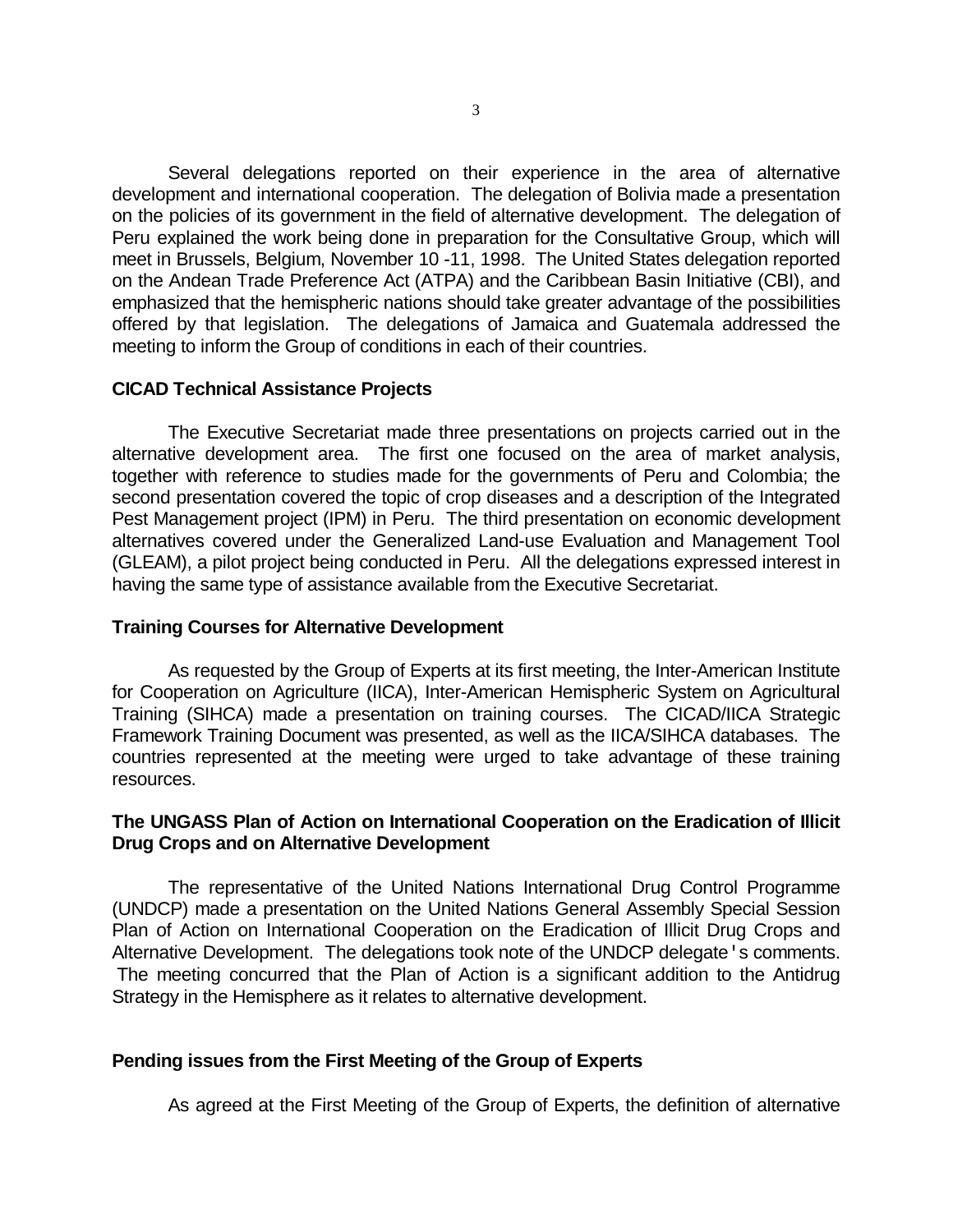development approved in the Plan of Action of the Policy Statement of the Special Session of the United Nations General Assembly held in June 1998 was adopted. A directory of Institutions and Experts in the Area of Alternative Development, a directory of Projects and Programs in the area of Alternative Development, and an advance copy of the guide to international financial institutions and technical cooperation agencies, all of which had been prepared by the Executive Secretariat of CICAD, were distributed to the delegates.

## **III. OFFICERS, PARTICIPANTS AND OBSERVERS**

 The following member States were represented at the Meeting of the Group of Experts: Bolivia, Canada, Colombia, Guatemala, Jamaica, Mexico, Peru, and the United States. The Inter-American Institute for Cooperation on Agriculture (IICA) also attended as a full member. The United Nations International Drug Control Programme participated as an observer.

 The meeting was chaired by Dr. Maria Ines Restrepo, Director of the National Alternative Development Plan of Colombia-PLANTE. Mr. Jose Decker, Deputy Minister of Alternative Development of Bolivia, served as vice-chairman.

The list of participants is attached as Annex I to this report.

# **IV. DOCUMENTATION**

 The documents considered at the meeting are found in CICAD/DES/ALT/doc.1/98, attached as Annex II hereto.

# **V. CONCLUSIONS AND RECOMMENDATIONS**

 At the end of the meeting, the Group of Experts conveyed the following recommendations to the Commission for consideration and approval:

1. In the context of the Antidrug Strategy in the Hemisphere as regards to alternative development, and bearing in mind the particular circumstances prevailing in each country, the member States should endorse the following definition of alternative development approved in the *Action Plan on International Cooperation on the Eradication of Illicit Drug Crops and on Alternative Development,* from the United Nations General Assembly Special Session, held in New York in June 1998:

"A process to prevent and eliminate the illicit cultivation of plants containing narcotic drugs and psychotropic substances through specifically designed rural development measures in the context of sustained national economic growth and sustainable development efforts in countries taking action against drugs, recognizing the particular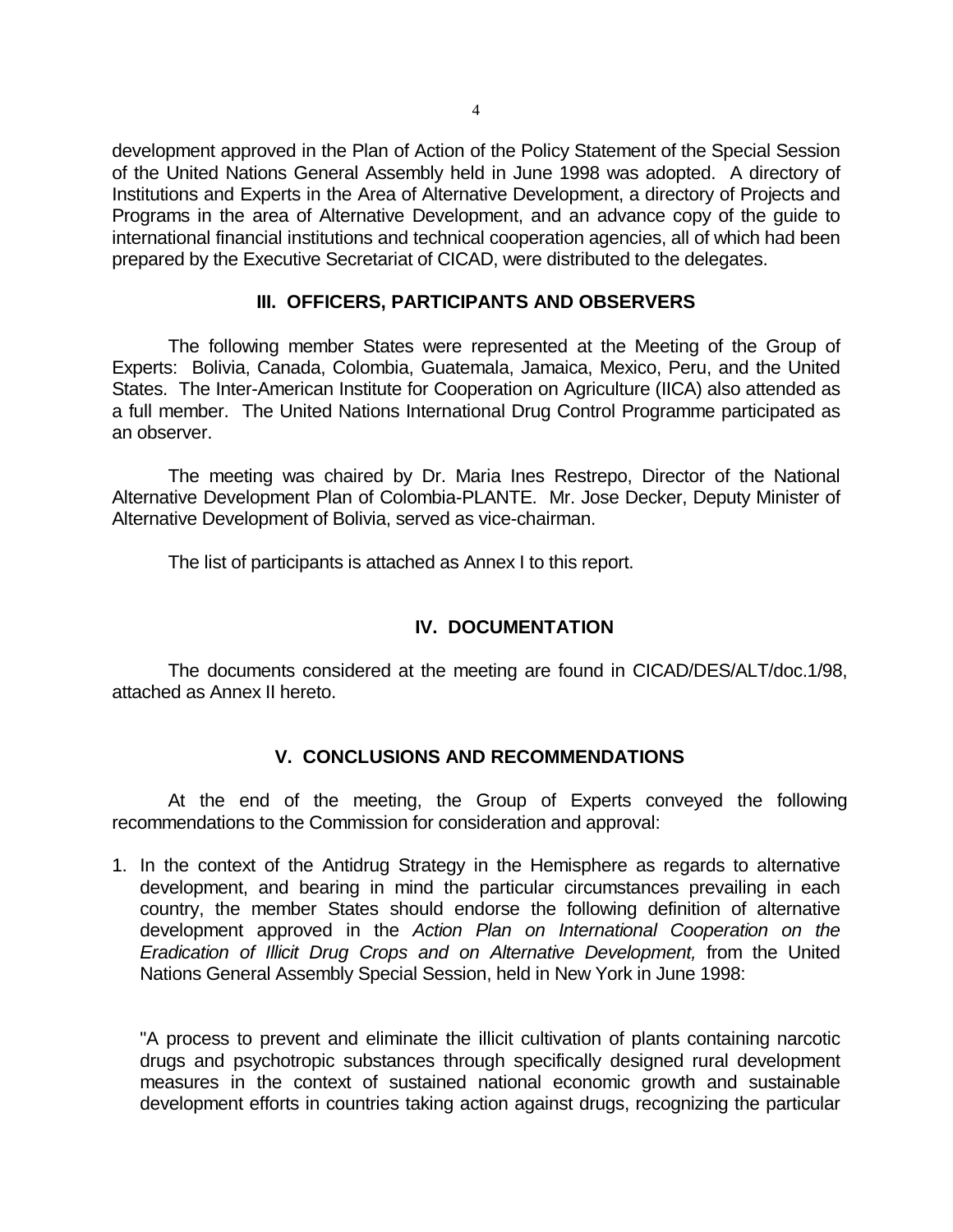socio-cultural characteristics of the target communities and groups, within the framework of a comprehensive and permanent solution to the problem of illicit drugs."

2. Such countries that require alternative development programs should have a related National Plan to better guide their efforts in this area and which should provide a suitable frame of reference for the assistance received from the international community so as to guarantee the efficient use of funding and technical assistance. The national plans should include, in addition to agricultural and agro-industrial alternatives and assuming this is viable, other alternatives such as mining, industrial development, environmental protection, tourism, etc. In designing the national plans, the governments should assign a suitable set of priorities to alternative productive activities targeted to both domestic and export markets.

Furthermore, such national plans should spell out in a balanced manner the efforts being made in each of the countries in the field of eradication, interdiction and alternative development, in order to ensure a balanced and equal nature among the actions. The effective implementation of a national plan entails the existence of a central coordinating agency to guide the efforts of the various government agencies involved.

- 3. Bearing in mind the terms set forth in both the Antidrug Strategy in the Hemisphere and in the Plan of Action of the Santiago Summit, member States that eliminate illicit crops through increased support for national alternative development programs as well as eradication and interdiction programs should lend special attention to the ecological component of the problem with the objective of dealing adequately with environmental impact.
- 4. As support for negotiations being conducted by the Intergovernmental Working Group of the Commission on the design and implementation of the Multilateral Evaluation Mechanism (MEM), the Group of Experts suggests that the Commission, when considering the evaluation indicators to be used in the area of alternative development, also include, in addition to those having to do with the reduction of illicit crops, others that would make it possible to determine the number of people who have been reinserted into the legal economy and the number of alternative development projects designed and actually implemented in a country having alternative development programs.
- 5. The Commission should ask the OAS General Assembly to issue a strong appeal to the international financial institutions for their support of the joint and individual efforts being made by the States of the region in the area of alternative development. Such an appeal should be backed by the individual efforts of the governments concerned acting through their Governors and Executive Directors accredited to such institutions.

The contribution of international lending institutions should not only take the form of financial and technical assistance programs, but should also include a degree of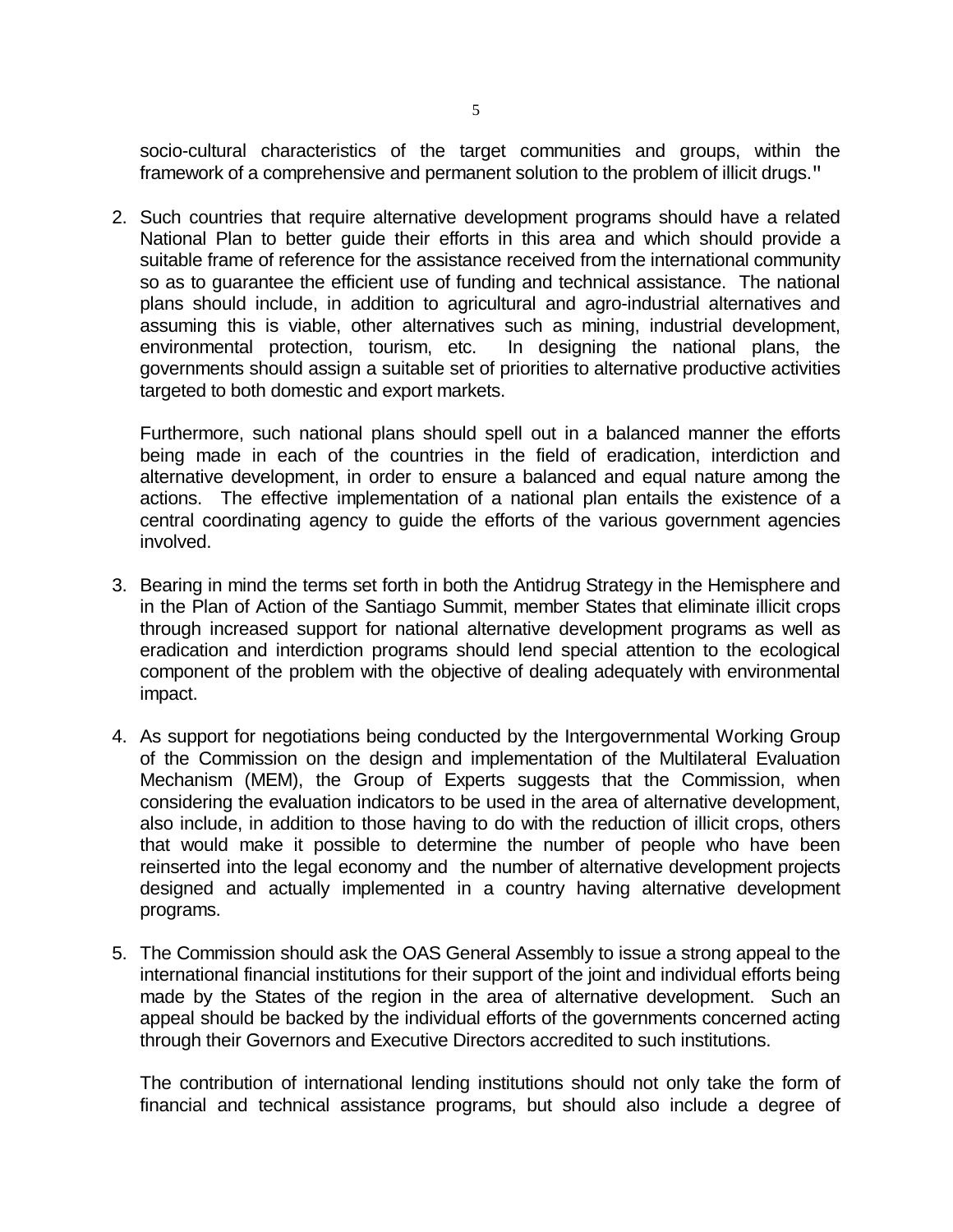flexibility in economic restructuring programs that would allow the governments to take steps to create incentives aimed at attracting private sector investment under attractive, competitive conditions, specifically in areas that are the subject of alternative development programs.

The Commission and the General Assembly should further endorse and promote the efforts being made to date by the Inter-American Development Bank in support of alternative development programs and activities in the region. In that context, the Bank, acting in close coordination with the Executive Secretariat of the Commission, should be encouraged to continue its support and assistance to such countries as request it in the organization of consultative groups or donor meetings in support of Drug Control (particularly in the area of alternative development).

- 6. The Commission should reinforce and support governments involved in alternative development activities in their negotiations with the international lending community to ensure debt reduction operations in exchange for alternative development. Both the countries and lending institutions should be encouraged to make swap operations or debt reduction operations possible in exchange for environmental protection and recovery in areas subject to alternative development programs.
- 7. In the same context, the governments should consider tax reduction programs for private sector entities, particularly mass communication enterprises, in order to gain their support for community awareness campaigns aimed at doing away with illicit crops and the overall problem of Drug Abuse.
- 8. Urge the governments of countries engaged in alternative development programs or on the path of initiating such programs, to enact laws that would allow the use of assets and/or part of the resources seized from drug traffickers, once the relevant court ruling has been handed down, to benefit alternative development projects and activities.
- 9. Maintaining trade preferences aimed at promoting alternative development is of major importance and interest. In order to provide incentives for their most effective use, countries granting trade preferences should continuously provide information to eligible States, either directly or through the Executive Secretariat of the Commission, concerning any changes or expansion made therein. A suitable training program on their use as a stimulus for the alternative output of products included in the lists of preferences is also desirable.
- 10. In order that current trade preferences may be more useful and efficient, those countries that import or export alternative development products should cooperate closely with one another in order to keep phytosanitary regulations from becoming barriers that would limit or neutralize such trade preferences. In this case and to the end of overcoming whatever problems may ensue in this field, such countries should give strong support to the Integrated Pest Management and technology transfer projects being implemented by the Executive Secretariat of CICAD.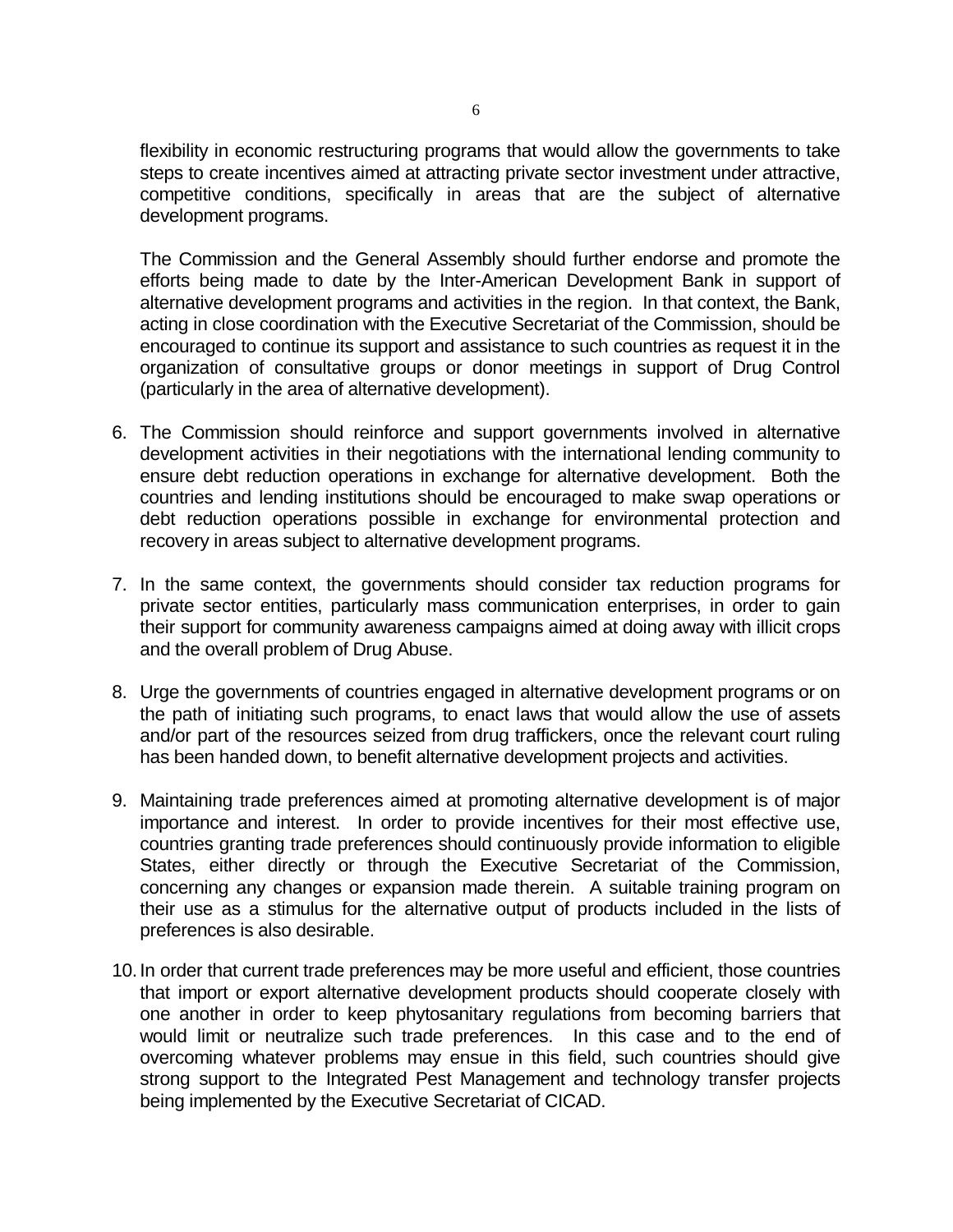- 11.Horizontal cooperation is one of the most important and most useful tools available for the promotion of alternative development. In this connection, the pledges made by the delegations of Bolivia, Colombia, and Peru to share their experience with every interested country in the hemisphere should be fully supported by the Commission, the General Assembly and the international financial institutions through such technical assistance as may allow this necessary exchange to take place. In the case of the Commission, it would be highly appropriate for it to request the General Assembly to provide the Executive Secretariat with funding to ensure that this and other types of technical assistance are given to countries engaged in alternative development projects.
- 12.The Group of Experts considers that the projects being implemented by the Executive Secretariat are highly necessary and useful to member States conducting alternative development projects. Therefore, the Commission should encourage the Executive Secretariat to continue carrying out such projects in those countries as may request them. In addition, the Commission should request the international Donor Community and the General Secretariat of the OAS to provide the Executive Secretariat with the necessary funding to ensure their continuity. To that end, the governments concerned should instruct their Permanent Representatives to the Organization to request the General Secretariat to give favorable attention to such requests for funding as may be submitted by the Executive Secretariat of CICAD.
- 13.Those member States that need to do so should implement training programs in support of alternative development activities and projects, bearing in mind the offer made by IICA within the framework of the Memorandum of Understanding signed by CICAD and IICA.
- 14.The worrisome increase in criminal activities linked to drug trafficking evident in many countries in the Hemisphere, particularly in those that are transit points for drugs on their way to their final markets, makes it necessary to take preventive economic development measures which, though they cannot be considered alternative development programs because of the current definition, deserve the attention of the international community and of the Commission in particular.
- 15.The Group of Experts considers that the frequency of its meetings should be determined by the needs of the member States. Nevertheless, it agreed that as of the present date, the Commission should convene a meeting of the Group of Experts once a year. Bearing this in mind, the Group of Experts suggests the following items for consideration at the next meeting: eradication of illicit crops, including their impact on natural resources; the environmental consequences of alternative development projects, and the exchange of experience and information on the topics raised in the recommendations set forth herein.